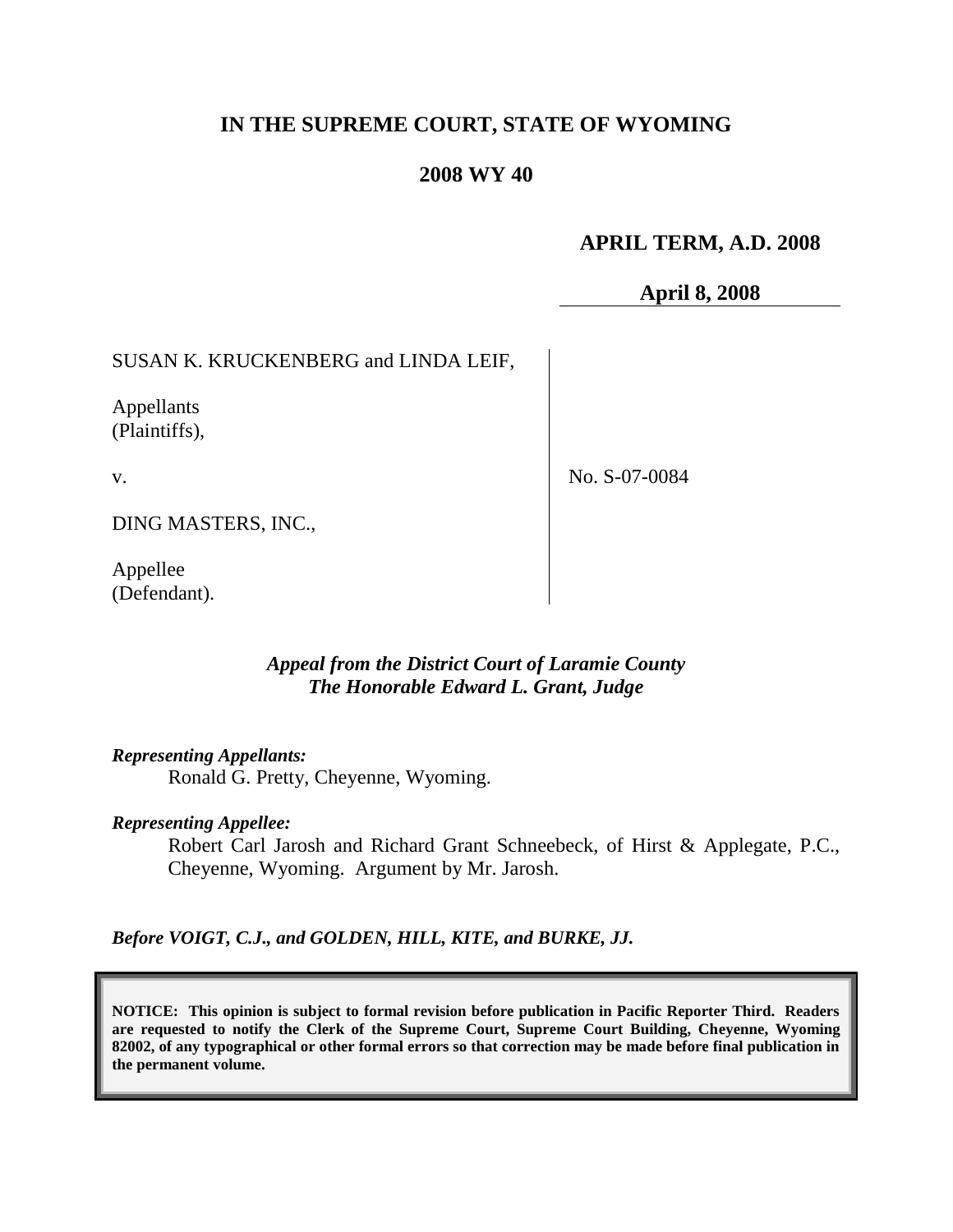## **BURKE, Justice.**

[¶1] Appellants, Susan Kruckenberg and Linda Leif, appeal the district court's grant of summary judgment in Ding Masters' favor. We affirm.

#### *ISSUES*

[¶2] Appellants present the following issues:

1. Even if the Plaintiffs were deemed to have filed no response at all in opposition to summary judgment, did the trial court commit an error of law and/or violate the constitutional protections of due process by granting the motion without a hearing and without notice of intent to do so, thereby precluding Plaintiffs from arguing at the scheduled hearing, that the movant's motion and attached affidavits and depositions did not establish movant's right to summary judgment as a matter of law?

2. Where the Plaintiffs filed their "Motion to Continue Motion for Summary Judgment Hearing and to Strike Affidavits" in a timely manner in response to Defendant's Motion for Summary Judgment, did the district court commit an error of law or deny Plaintiffs due process of law by granting summary judgment prior to the court-scheduled hearing, thereby precluding Plaintiffs from filing "supplemental memoranda or rebuttal affidavits" in opposition to summary judgment at least one day prior to the hearing, as allowed by W.R.C.P. Rule 6(c)?

3. Considering only the movant's materials, did the trial court commit an error of law when it found that no genuine issues of material fact remained for trial and that Ding Masters was entitled to summary judgment as a matter of law?

[¶3] Ding Masters states the issues as follows:

1. Does this Court lack jurisdiction over an appeal from an order that is not identified in Appellants' notice of appeal, in violation of W.R.A.P.  $2.07(a)(2)?$ 

2. Did the district court correctly rule that the undisputed evidence before it warranted summary judgment in favor of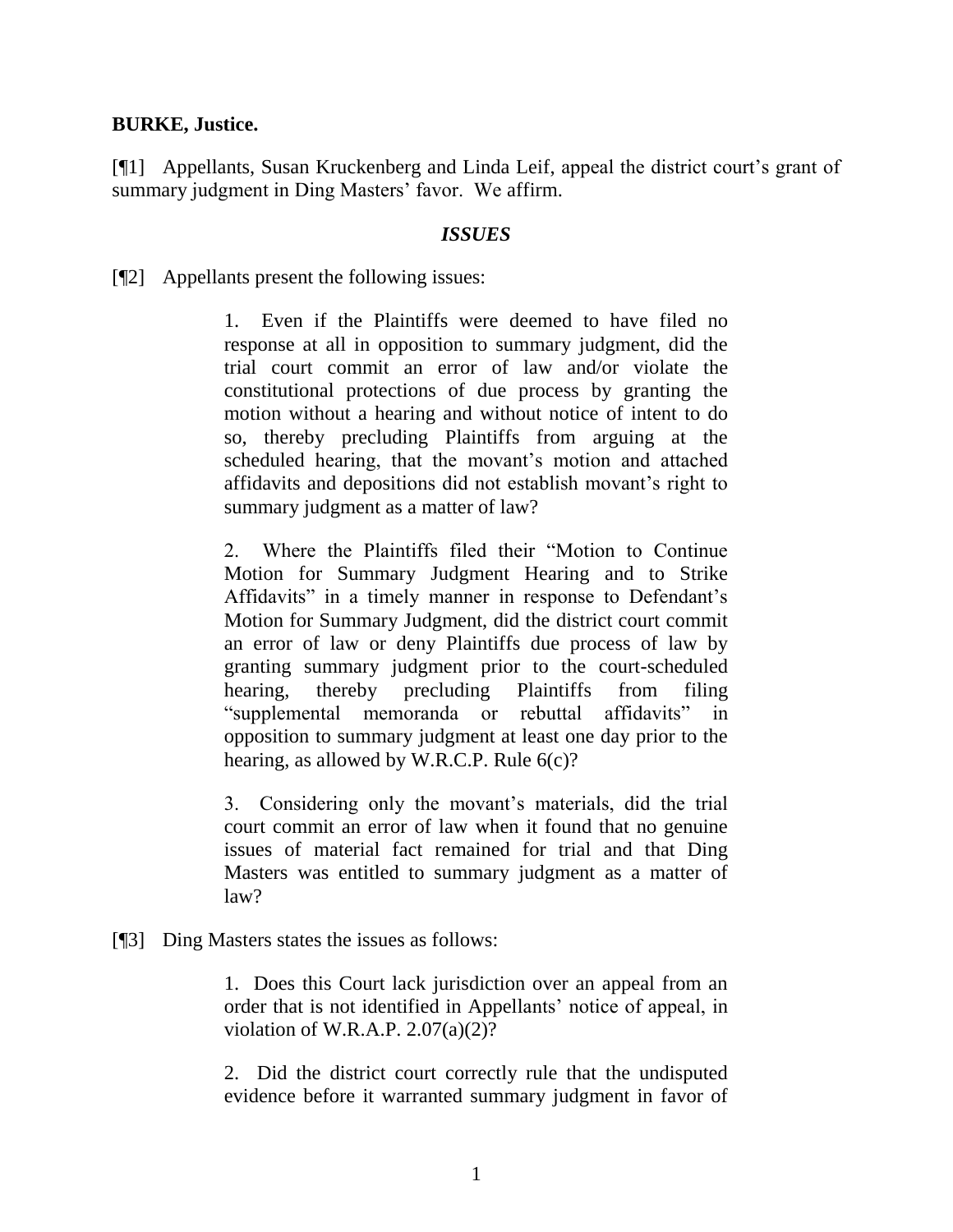Ding Masters?

3. Did the district court properly exercise the discretion granted to it by Wyo. R. Civ. P. 56(e) by ruling on Defendant Ding Masters, Inc.'s Motion for Summary Judgment without hearing oral arguments?

4. Did the district court properly exercise its discretion by declining to treat Appellants' Motion for Continuance as a "response" within the meaning of Wyo. R. Civ. P. 6(c) and 56?

# *FACTS*

[¶4] Ding Masters is an automotive paintless dent removal company based in Alabama. Ding Masters' staff consists of its president, Andy Terry, its vice-president, and two fulltime dent repair technicians. Ding Masters operates from a permanent Alabama location. Additionally, it solicits business nationwide, in locations where a significant hail storm has recently occurred, from entities that own large numbers of cars, including automobile dealerships and rental car companies. If those businesses hire Ding Masters, the company sets up a temporary operation in the area where the cars are located and repairs the dents resulting from the hailstorm. In order to fulfill its obligations at these temporary locations, Ding Masters routinely hires individuals on a temporary basis to perform the repairs.

[¶5] Cheyenne suffered a severe hailstorm in 2002, and Dinneen Motors and Hertz Rent-A-Car hired Ding Masters to repair the hail damage to their vehicles. In turn, Ding Masters hired several individuals, including Isaac Gantz, to perform the repairs. During the Cheyenne job, while returning a vehicle to Hertz Rent-A-Car, Mr. Gantz was involved in a collision with a vehicle occupied by Appellants. Appellants filed two separate lawsuits seeking the recovery of damages arising from the collision. Mr. Gantz was the sole defendant in one of the lawsuits. Hertz Rent-A-Car, Dinneen Motors, and Ding Masters were the named defendants in the second lawsuit. The two cases were consolidated. The allegations against Mr. Gantz, Dinneen Motors, and Hertz Rent-A-Car have been resolved. This appeal involves only Appellants' claim against Ding Masters.

[¶6] Appellants contend that Ding Masters is vicariously liable for the negligence of Mr. Gantz. Their claim of vicarious liability is premised upon their contention that Mr. Gantz was an employee of Ding Masters at the time of the collision. Ding Masters denied Appellants' claim of vicarious liability, contending that Mr. Gantz was an independent contractor. On October 16, 2006, Ding Masters filed a motion for summary judgment. Its motion was supported by depositions, affidavits, and a supporting memorandum. Ding Masters also requested a hearing on its motion, and on October 31, 2006, the district court scheduled a hearing for January 5, 2007. Appellants did not file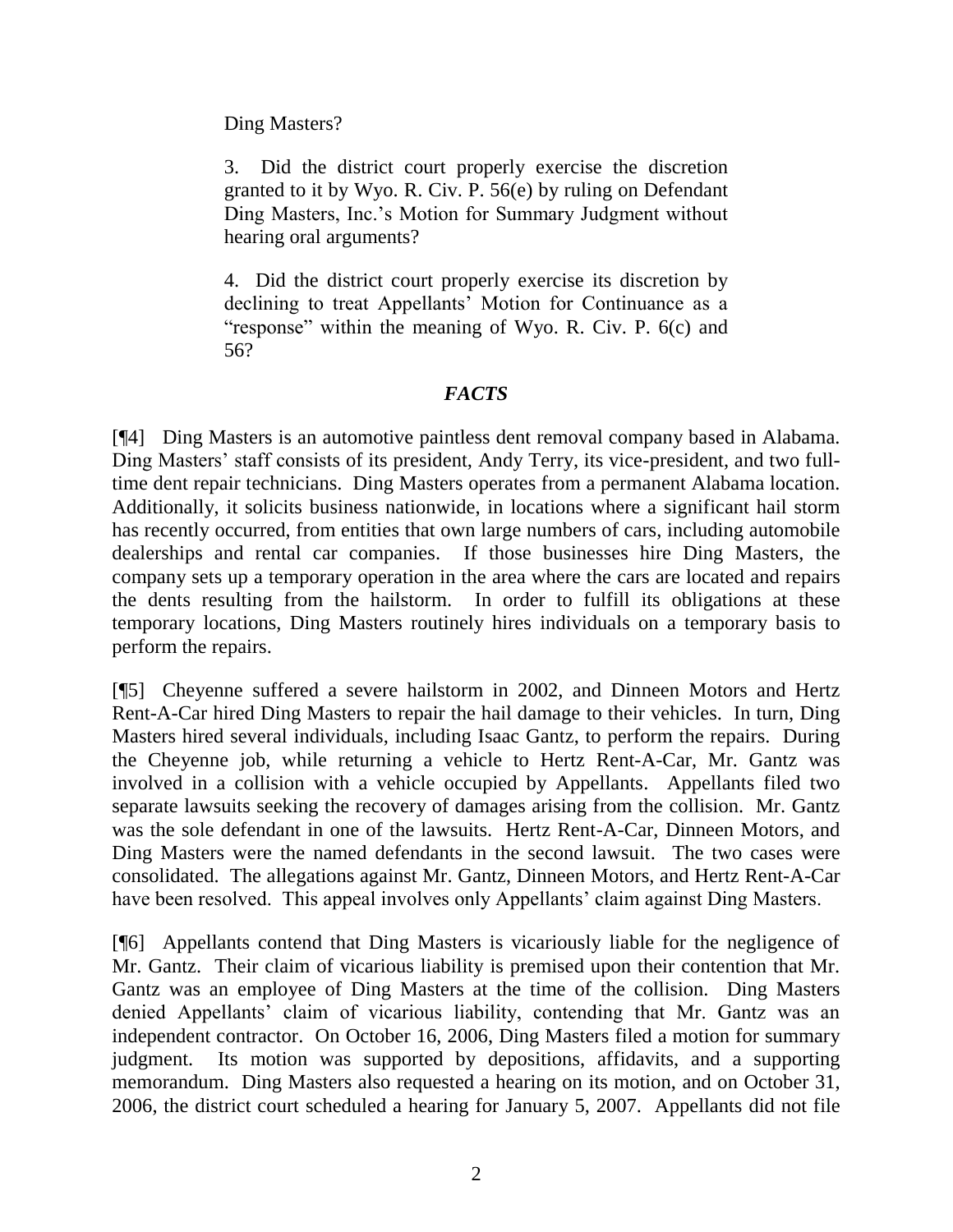an affidavit or other evidence in opposition to the motion.

[¶7] Three days after the district court set the hearing, Appellants filed a *Motion to Continue Motion for Summary Judgment Hearing and to Strike Affidavits*. In their motion, Appellants alleged that Ding Masters had interfered with Appellants' attempts to depose the two permanent Ding Masters' employees. They also contended that several affidavits and an exhibit that Ding Masters had attached to its motion for summary judgment should be stricken. Appellants requested a hearing on their motion, but a hearing was never scheduled.<sup>1</sup>

[¶8] Ding Masters filed a response to Appellants' motion on November 13, 2006. The response generally denied Appellants' allegations of discovery misconduct and attached supporting exhibits. Ding Masters also filed—separately from its response to Appellants' motion—a *Motion for Entry of Judgment*. In that motion, Ding Masters stated that "[n]o other arguments, evidence, or affidavits were submitted [by Appellants] or should be considered, and there are no genuine issues of material fact regarding any of the claims asserted against Ding Masters." The district court granted summary judgment in Ding Masters' favor on November 17, 2006. Appellants filed a notice of appeal from that order. We dismissed that appeal on January 16, 2007 because Appellants' claims against Mr. Gantz, Hertz Rent-A-Car, and Dinneen Motors had not yet been resolved, and the order granting summary judgment was not a final, appealable order. Once those remaining claims were resolved, Appellants filed a second notice of appeal, and we now consider that appeal.

## *DISCUSSION*

## **Jurisdiction**

 $\overline{a}$ 

[¶9] We first address Ding Masters' jurisdictional issue. Ding Masters contends that Appellants failed to conform their notice of appeal to the requirements of W.R.A.P.  $2.07(a)(2)$ , (b)(1), and (b)(2).<sup>2</sup> As a result, it asserts, this Court does not have jurisdiction

 $2$  W.R.A.P. 2.07 states:

(a) The notice of appeal shall:

(1) Specify the party or parties taking the appeal;

(2) Identify the judgment or appealable order, or designated portion appealed; and

 $<sup>1</sup>$  Appellants have not appealed the district court's failure to set their motion for hearing nor have they</sup> appealed the district court's failure to rule on their motion.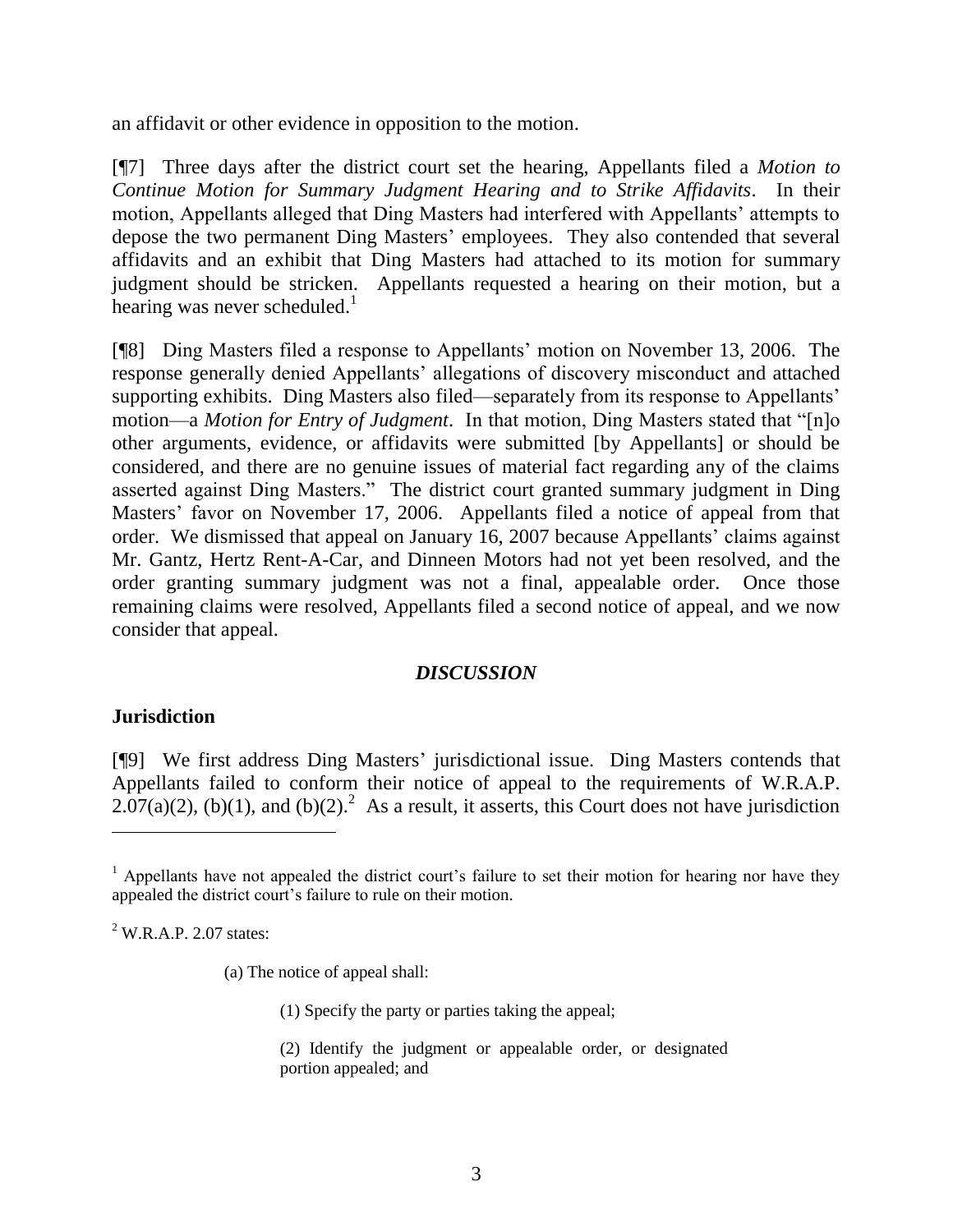to hear this case pursuant to W.R.A.P. 1.03, which states that "[t]he timely filing of a notice of appeal, which complies with Rule 2.07(a), is jurisdictional."

[¶10] The text of Appellants' notice of appeal is as follows:

COMES NOW, the Appellants, Susan E Kruckenberg and Linda Leif, by and through their attorney Ronald G Pretty, and does hereby give Notice of Appeal as to the Order of Dismissal with Prejudice entered by the First Judicial District Court on the  $15<sup>th</sup>$  day of February, 2007, and said appeal is to the Wyoming Supreme Court.

Additionally, we note that the caption named "ISAAC S GANTZ and HERTZ RENT-A-CAR, ET AL, DINGMASTER" as defendants, and the certificate of service indicates that Ding Masters' counsel was served with this Notice of Appeal. The only document attached as an appendix is the *Order of Dismissal with Prejudice*, which dismissed Mr. Gantz and Hertz Rent-A-Car from the suit.

[¶11] Ding Masters asserts that Appellants' *Notice of Appeal* did not satisfy Rule 2.07(a)(2) because it identified the *Order of Dismissal* as the appealable order rather than the district court's order granting summary judgment. An appealable order is "[a]n order affecting a substantial right in an action, when such order, in effect, determines the action and prevents a judgment." W.R.A.P. 1.05(a). Generally, interlocutory orders merge into the final order. *See State Farm Mut. Auto. Ins. Co. v. Shrader*, 882 P.2d 813, 820 (Wyo.

(3) Name the court to which the appeal is taken.

(4) Be accompanied by the certificate or endorsement required by Rule 2.05.

(b) In a civil case, the notice of appeal shall have as an appendix:

(1) All pleadings that assert a claim for relief whether by complaint, counter-claim or cross-claim and all pleadings adding parties; and

(2) All orders or judgments disposing of claims for relief and all orders or judgments disposing of all claims by or against any party; and

(3) The judgment or final order.

(c) In a criminal case, the notice of appeal shall have as an appendix the judgment and sentence or other dispositive order.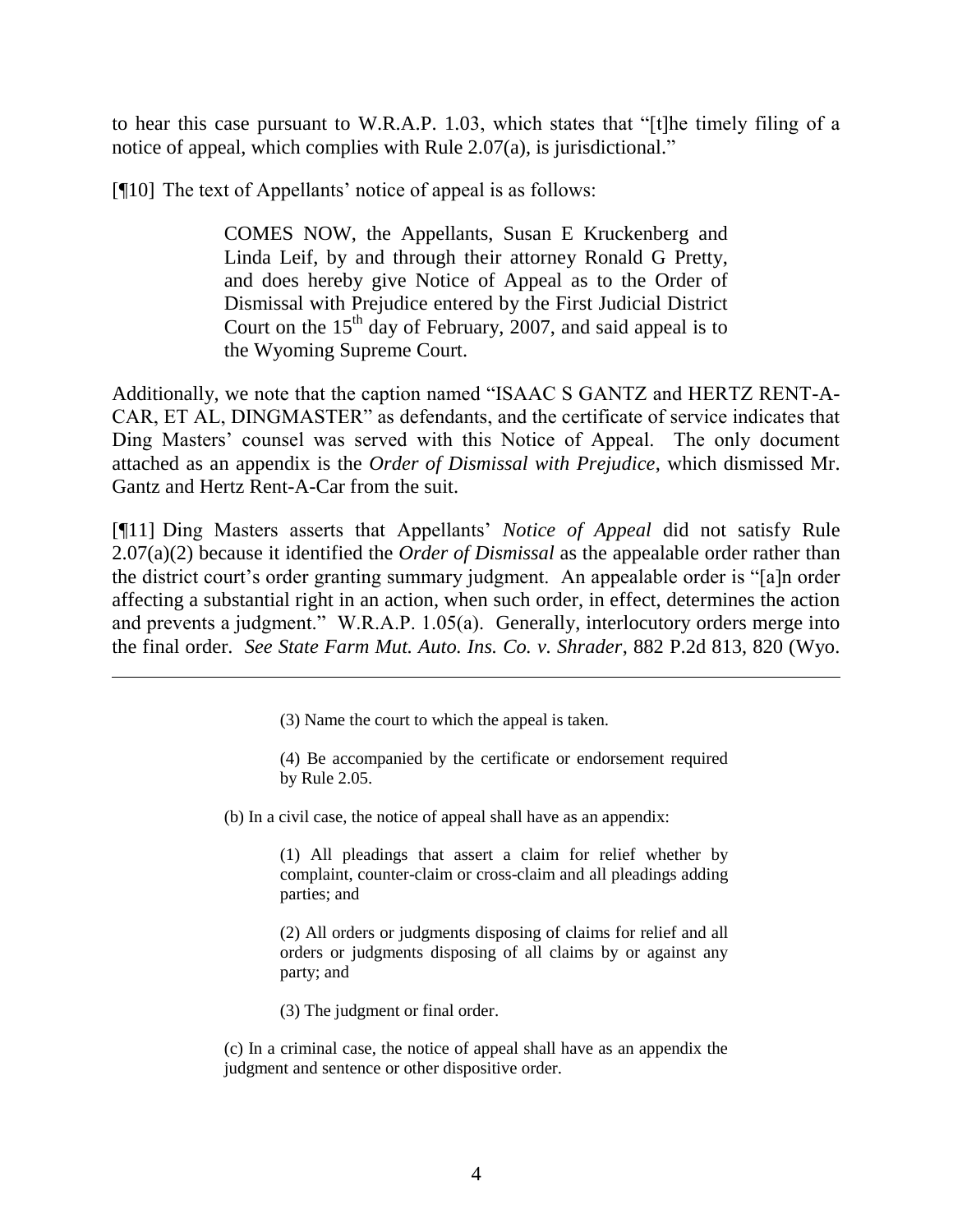1994). "[A] notice of appeal that names the final judgment is sufficient to support review of all earlier orders that merge in the final judgment under the general rule that appeal from a final judgment supports review of all earlier interlocutory orders." Wright, Miller & Cooper, *Federal Practice and Procedure*: Jurisdiction 3d § 3949.4, at 72 (1999).

[¶12] While the award of summary judgment in Ding Masters' favor certainly affected a substantial right, it did not "determine the action" because Appellants still maintained unresolved claims against several defendants.<sup>3</sup> Because the order granting summary judgment in Ding Masters' favor was an interlocutory order, it merged with the *Order of Dismissal with Prejudice*, which was the final order in Appellants' case. Appellants identified and attached the *Order of Dismissal with Prejudice* to their *Notice of Appeal* and satisfied the requirements of W.R.A.P.  $2.07(a)(2)^4$ .

[¶13] Ding Masters also contends that the *Notice of Appeal* "did not identify Ding Masters as an [A]ppellee, and otherwise failed to put Ding Masters on notice that the appeal was directed at Ding Masters." While Ding Masters is not mentioned in the body of the Notice, it is named in the caption. Additionally, Ding Masters' counsel was served with both the premature and the timely notices of appeal, demonstrating Appellants' intention to appeal the summary judgment. Furthermore, Appellants' claim against Ding Masters was the only claim resolved on the merits, rather than through a stipulated settlement. Under the circumstances, it is difficult to see how Ding Masters could be unaware that it was the target of the appeal.

# **Opportunity to Respond**

[¶14] Appellants contend that they were not afforded an opportunity to respond to Ding Masters' motion for summary judgment. They also assert that our prior decisions interpreting W.R.C.P. 56 required the district court to hold a hearing or to inform Appellants, before ruling, that no hearing would be held. Interpretation of procedural rules is a question of law that we review *de novo*. *Olsen v. State*, 2003 WY 46, ¶ 203, 67 P.3d 536, 606 (Wyo. 2003). If the district court is not required to hold a hearing, we review its decision to hold a hearing for abuse of discretion. *See Best v. State*, 769 P.2d 385, 389 (Wyo. 1989).

<sup>&</sup>lt;sup>3</sup> We note the contrast between this case and *Merchant v. Gray*, where there were no remaining defendants or issues, and the order granting summary judgment in the defendants' favor was the appealable order. 2007 WY 208, ¶¶ 5-6, 173 P.3d 410, 412 (Wyo. 2007).

 $4$  Ding Masters correctly notes that Appellants failed to satisfy W.R.A.P. 2.07(b)(1) and (b)(2). Ding Masters, however, does not claim that the violations of W.R.A.P. 2.07(b) are jurisdictional. Exercising our discretion, we decline to dismiss this appeal for those violations. W.R.A.P. 1.03.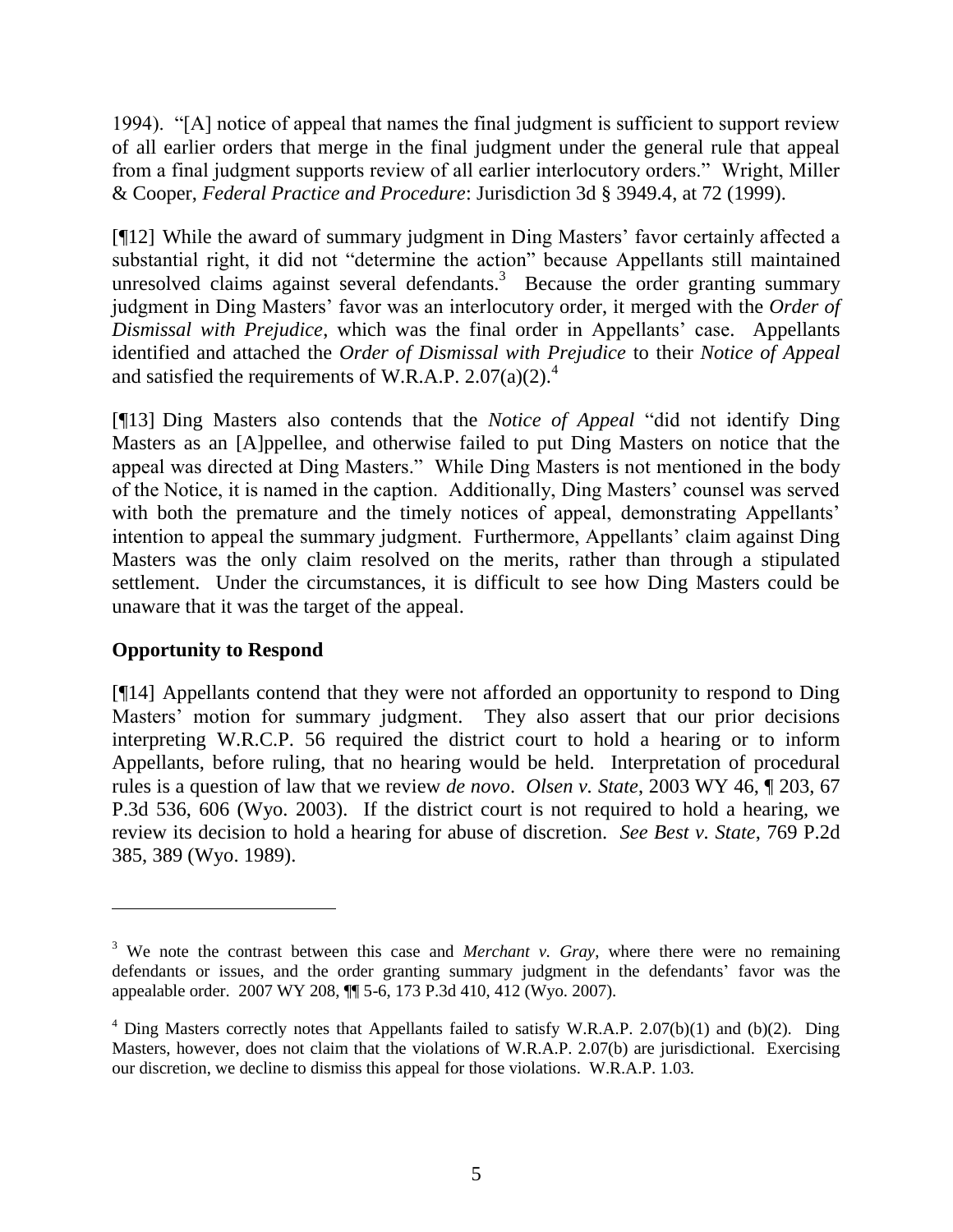[¶15] Appellants primarily rely upon our decision in *Lee v. Board of County Comm'rs of the County of Sweetwater*, 644 P.2d 189 (Wyo. 1982). Appellants quote the following language:

> We hold here ... that before motions for summary judgment can be properly determined, the adverse party must, 1) be advised either by *court rule or order* that a motion for summary judgment will be determined without oral hearing, and 2) be given notice of a cutoff date for filing materials in opposition to a motion for summary judgment.

*Lee*, 644 P.2d at 190 (emphasis added). The point of this holding is that a non-moving party must be afforded a fair opportunity to present evidence and arguments in opposition to the summary judgment motion. *E.g.*, *McKennan v. Newman*, 843 P.2d 602, 604-05 (Wyo. 1992); *Cranston v. Weston County Weed and Pest Bd.*, 826 P.2d 251, 254 (Wyo. 1992); see Geear v. Boulder Community Hosp., 844 F.2d 764, 766 (10<sup>th</sup> Cir. 1988). In this case, the general time rules found in W.R.C.P. 6(c) provide both a set time period for Appellants to respond to Ding Masters' motion for summary judgment and notice that the motion may be decided without a hearing. The version of W.R.C.P. 6(c) in effect at the time of these proceedings provided:

> (1) Unless these rules or an order of the court establish time limitations other than those contained herein, all motions, . . . together with supporting affidavits, if any, shall be served at least 10 days before the hearing on the motion. . . . [A] party affected by the motion *may serve a response, together with affidavits, if any, at least three days prior to the hearing on the motion or within 20 days after service of the motion*, *whichever is earlier*. Unless the court by order permits service at some other time, the moving party may serve a reply, if any, at least one day prior to the hearing on the motion or within 15 days after service of the response, whichever is earlier. Unless the court otherwise orders, any party may serve supplemental memoranda or rebuttal affidavits at least one day prior to the hearing on the motion.

> (2) A request for hearing may be served by the moving party or any party affected by the motion within 30 days after service of the motion. Absent a timely request for hearing the court *may, in its discretion, determine the motion without a hearing*.

(Emphasis added.) The rule provides a 20-day period for the non-moving party to file a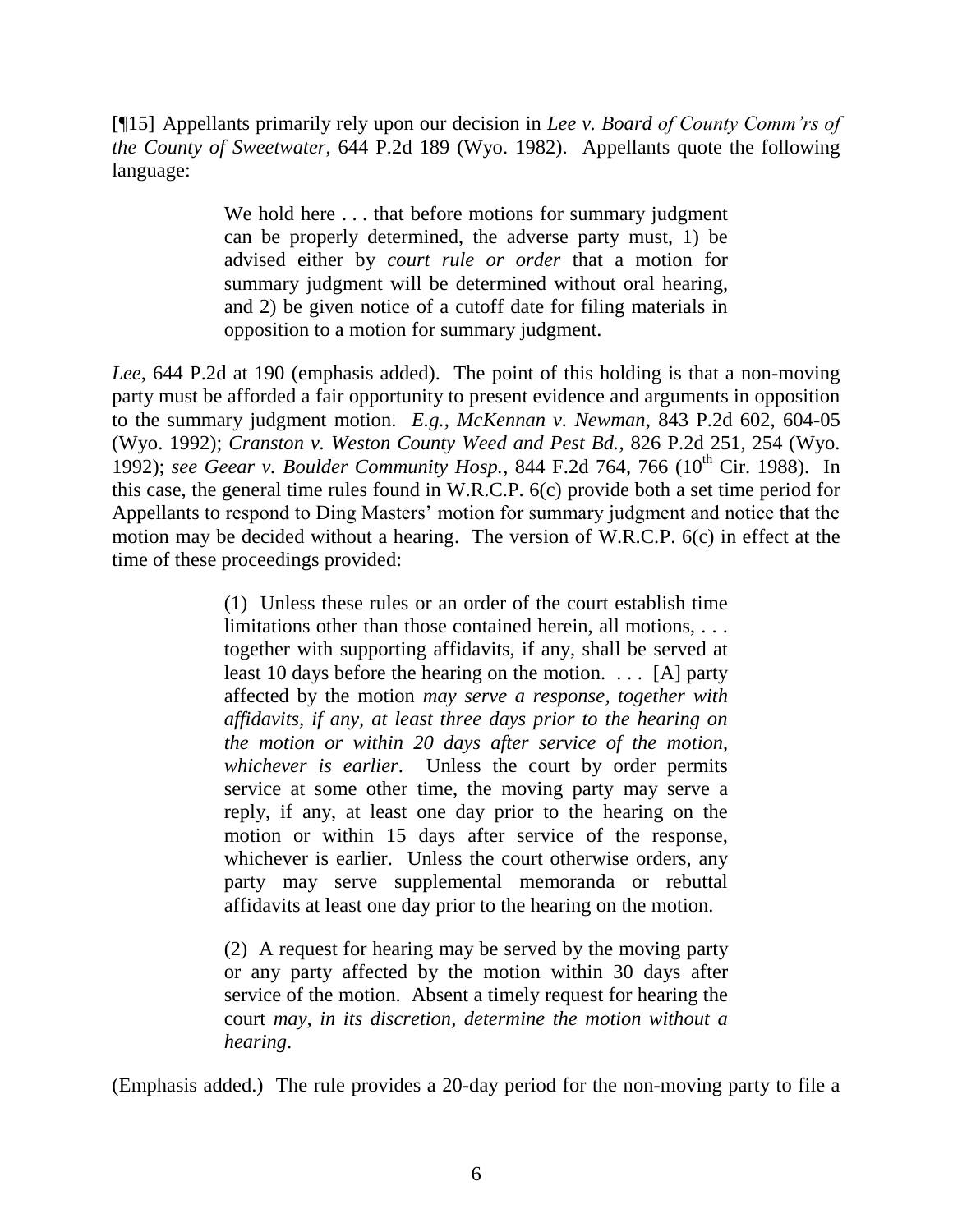response in opposition to the motion. Appellants did not file a response in opposition to the motion within the 20-day time provided. Appellants were also notified by W.R.C.P.  $6(c)(2)$  that the district court may, "in its discretion, determine the motion without a hearing." In addition, W.R.C.P. 56(e) requires that in the absence of a response from the non-moving party, "summary judgment, if appropriate, shall be entered against the adverse party." In light of Appellants' failure to respond to Ding Masters' motion for summary judgment, the district court did not abuse its discretion.<sup>5</sup>

[¶16] Appellants also contend that their *Motion to Continue Motion for Summary Judgment Hearing and to Strike Affidavits* constituted a "response" for the purpose of allowing supplementation at least one day prior to a hearing pursuant to W.R.C.P.  $6(c)(1)$ . We do not agree. Rule 56 contemplates two actions that constitute responses. First, "the adverse party's response, by affidavits or as otherwise provided in this rule, must set forth specific facts showing that there is a genuine issue for trial." W.R.C.P. 56(e). Second, Rule 56(f) allows an opposing party to show, by affidavit, the reasons that the party is unable to present opposing evidence. In sum: "[W]hen the movant has met the initial burden required for the granting of a summary judgment, the opposing party either must establish a genuine issue for trial under Rule 56(e) or explain why he cannot yet do so under Rule 56(f)." Wright, Miller, & Kane, *Federal Practice and Procedure*: Civil 3d § 2740, at 399 (1998) (footnotes omitted).

[¶17] Appellants in this case did neither. Their motion set out no specific facts supported by affidavits or other evidence. Indeed, their motion did not respond in any way to the substance of Ding Masters' summary judgment motion. Appellants cite no authority providing any reason that we should regard their motion as a "response." There was therefore nothing to "supplement" pursuant to W.R.C.P.  $6(c)(1)$ .

[¶18] To summarize our procedural analysis, W.R.C.P. 6(c) notified Appellants that they must respond to the summary judgment motion within 20 days. Appellants failed to do so. The rule notified Appellants that the district court could, in its discretion, rule on the motion without a hearing. Furthermore, W.R.C.P. 56(e) required that, in the absence of a response from the non-moving party, "summary judgment, if appropriate, shall be entered against the adverse party." The district court did not abuse its discretion in determining the motion without a hearing.

## **Summary Judgment**

[¶19] We turn now to Appellants' substantive claim that Ding Masters failed to establish

<sup>&</sup>lt;sup>5</sup> Effective March 1, 2007, W.R.C.P.  $6(c)(2)$  bars decision on a motion without a hearing if resolution of that motion "will determine the final rights of a party in an action."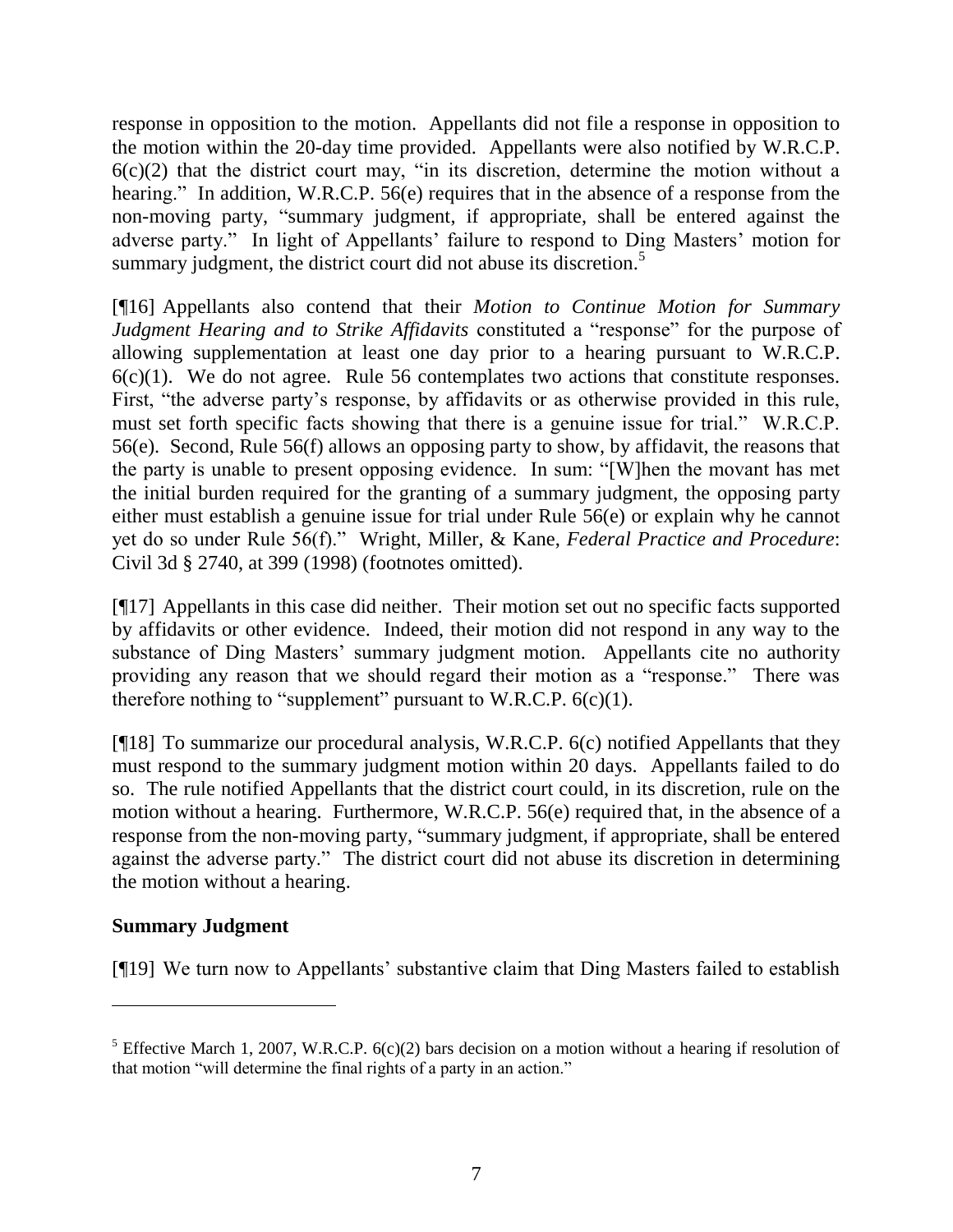that there was no genuine issue of material fact and that Ding Masters was entitled to judgment as a matter of law. Whether a district court correctly granted summary judgment is an issue of law that we review *de novo*. *Linton v. E.C. Cates Agency, Inc.*, 2005 WY 63, ¶ 7, 113 P.3d 26, 28 (Wyo. 2005). When conducting our review, we construe the record in the light most favorable to the party opposing the motion, affording that party the benefit of all reasonable inferences. *Id.*

[¶20] Whether summary judgment is proper is determined pursuant to the following framework:

> Summary judgment is proper "if the pleadings, depositions, answers to interrogatories, and admissions on file, together with the affidavits, if any, show that there is no genuine issue as to any material fact and that the moving party is entitled to a judgment as a matter of law." W.R.C.P. 56(c). A genuine issue of material fact exists when a disputed fact, if proven, would establish or refute an essential element of a cause of action or a defense that a party has asserted.

*Id.*, **[6, 113 P.3d at 28 (citations omitted).** "The summary judgment movant has the initial burden of establishing a *prima facie* case with admissible evidence; once this is accomplished, the burden shifts to the opposing party to present specific facts showing that there is a genuine issue of material fact." *Sunshine Custom Paints & Body, Inc. v. South Douglas Hwy. Water & Sewer Dist.*, 2007 WY 206, ¶ 9, 173 P.3d 398, 401 (Wyo. 2007). The movant establishes a *prima facie* case when the record contains no genuine issue of material fact and the movant is entitled to judgment as a matter of law. *Ogle v. Caterpillar Tractor Co.*, 716 P.2d 334, 337 (Wyo. 1986).

[¶21] The dispositive issue presented in Ding Masters' motion for summary judgment was whether Mr. Gantz was an independent contractor. In determining whether an individual is an employee or independent contractor, we have previously stated that:

> The overriding consideration in distinguishing between master-servant relationships and employer-independent contractor relationships is the employer's right to control the means and manner of the work. See, e.g., *Stratman v. Admiral Beverage Corp.*, 760 P.2d 974, 980 (Wyo. 1988); *Cline v. State, Dep't. of Family Services*, 927 P.2d 261, 263 (Wyo. 1996); *Noonan v. Texaco, Inc.*, 713 P.2d 160, 164 (Wyo. 1986).

> > Such a right to control is a prerequisite of the masterservant relationship. Conversely, the absence of such a right of control is a prerequisite of an independent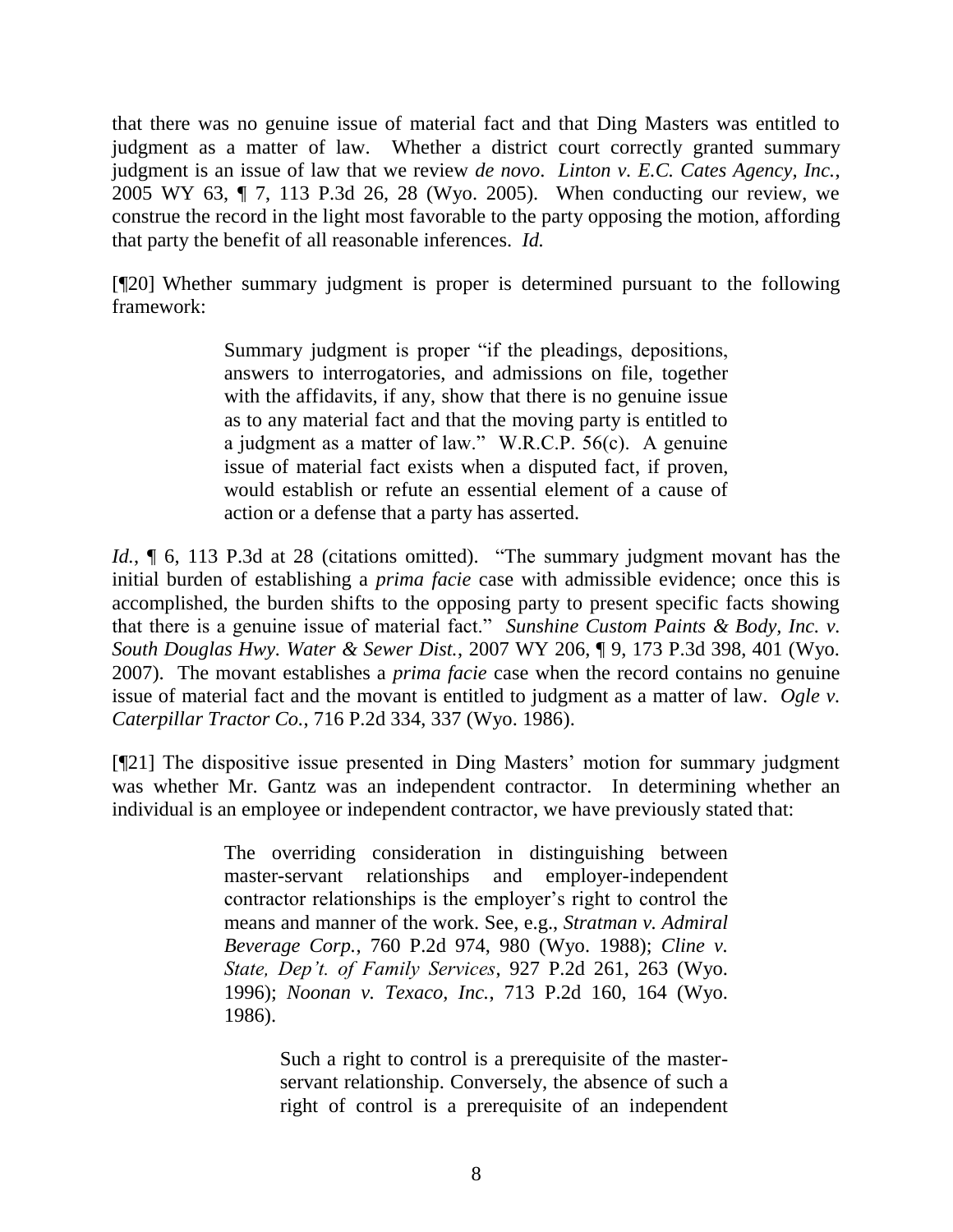contractor relationship. Master-servant and independent contractor are thus opposite sides of the same coin; one cannot be both at the same time with respect to the same activity; the one necessarily negatives the other, each depending on opposite answers to the same right of control inquiry.

*Coates v. Anderson*, 2004 WY 11, ¶ 7, 84 P.3d 953, 957 (Wyo. 2004). When a worker is an independent contractor, the employer is typically interested only in the results of the work and does not direct the details of . . . how the work is performed. *Noonan*, 713 P.2d at 166; *Natural Gas Processing Co. v. Hull*, 886 P.2d 1181, 1186 (Wyo. 1994).

When an express contract exists between the parties, it is important evidence in defining the relationship, although it is not conclusive of the issue. *Coates*, ¶ 14; *Noonan*, 713 P.2d at 164. Other factors which are important to the determination include: the method of payment, the right to terminate the relationship without incurring liability, the furnishing of tools and equipment, the scope of the work, and the control of the premises where the work is to be done. *Stratman*, 760 P.2d at 980; *Combined Insurance*, 584 P.2d at 1043. Another factor to be considered is whether the worker devotes all of his efforts to the position or if he also performs work for others. *Id.*

With regard to the "method of payment" criterion, an independent contractor usually determines the price of his services and bills for his services on a regular basis. *Noonan*, 713 P.2d at 166, citing *Simpson*, 770 F.2d at 501; *Combined Insurance*, 584 P.2d at 1043. On the other hand, when the employer determines the worker's rate of pay and takes deductions out of his paychecks for federal income taxes, Social Security, and Medicare then a master-servant relationship is indicated. *Id.* We have said that payment of workers' compensation and unemployment insurance premiums by an employer suggests that the worker is an employee rather than an independent contractor. See *In re: Claims of Naylor*, 723 P.2d 1237, 1240-41 (Wyo. 1986); *In re Reed*, 444 P.2d 329, 330 (Wyo. 1968). Similarly, when a worker is eligible to participate in benefit programs such as retirement or insurance plans, as a result of his association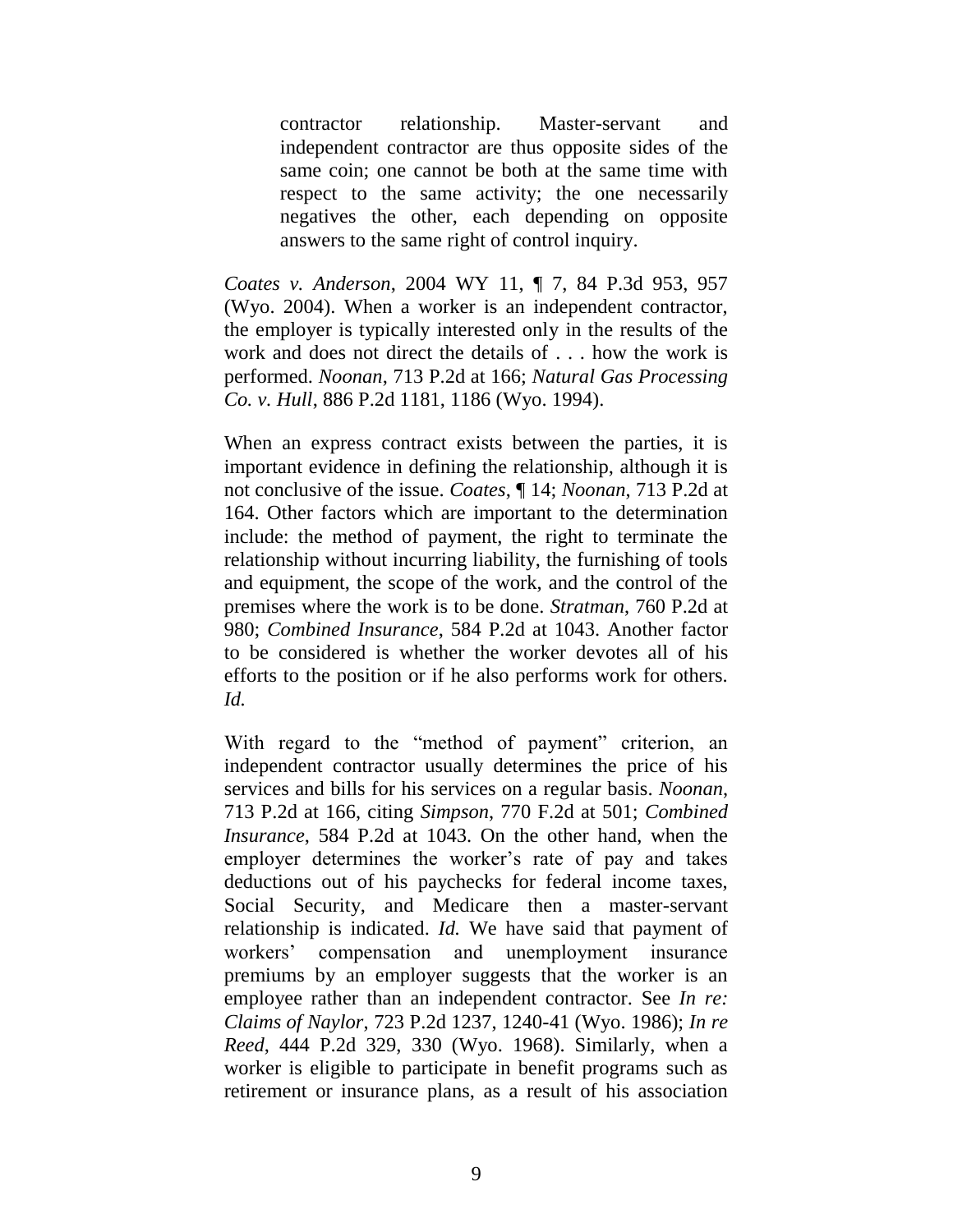with the employer, it suggests a master-servant relationship exists. *Combined Insurance*, 584 P.2d at 1043.

*Diamond B Svcs., Inc. v. Rohde*, 2005 WY 130, ¶¶ 28-30, 120 P.3d 1031, 1041-42 (Wyo. 2005).

[¶22] Ding Masters submitted affidavits, deposition excerpts, and other materials in support of its motion for summary judgment. Appellants filed no response in opposition to the motion and failed to submit any affidavits or other evidence in opposition to the motion. The district court concluded that no genuine issue of material fact existed and that Mr. Gantz was an independent contractor. We agree with the district court's conclusion.

[¶23] The undisputed facts establish that Ding Masters had only four full-time employees. Mr. Gantz was not one of them. Ding Masters had written employment agreements with the full-time employees. It had no such agreement with Mr. Gantz. The written agreement with the full-time employees included a non-compete provision prohibiting them from working for a competitor for two years. It is undisputed that Mr. Gantz was free to leave his employment with Ding Masters at any time with no restrictions on his future employment. Mr. Gantz received nearly double the commission on work he performed compared to the full-time employees. The full-time employees received vacation and retirement benefits. Mr. Gantz did not. Ding Masters withheld taxes and paid for unemployment insurance for its full-time employees. It did not withhold any taxes from Mr. Gantz's pay and Mr. Gantz was not covered by unemployment insurance. Ding Masters provided tools for its full-time employees. Mr. Gantz was required to provide his own tools. Ding Masters provided training to its fulltime employees but provided no training to Mr. Gantz. There is no evidence in the record indicating that Ding Masters controlled the manner in which Mr. Gantz performed the repairs on the vehicles or selected the vehicles for Mr. Gantz to repair. Appellants do not cite any evidence in the record indicating that Ding Masters controlled, supervised, or even required Mr. Gantz to drive any of the repaired vehicles. Mr. Gantz was driving the vehicle involved in the collision at the request of Mr. Buck Thornley, but it is undisputed that he was not one of the full-time employees. When we apply the appropriate analysis mandated by *Diamond B*, we conclude that Ding Masters established its *prima facie* case that Mr. Gantz was an independent contractor. Once Ding Masters had established its *prima facie* case that Mr. Gantz was an independent contractor, the burden shifted to Appellants to come forward with evidentiary materials creating a genuine issue of material fact. Appellants failed to meet their burden and made no attempt to submit evidentiary materials in opposition.

[¶24] On appeal, Appellants assert that the evidentiary materials relied upon by Ding Masters contain information that creates a genuine issue of material fact. Though their argument is less than clear, we divine it to be a contention that Ding Masters failed to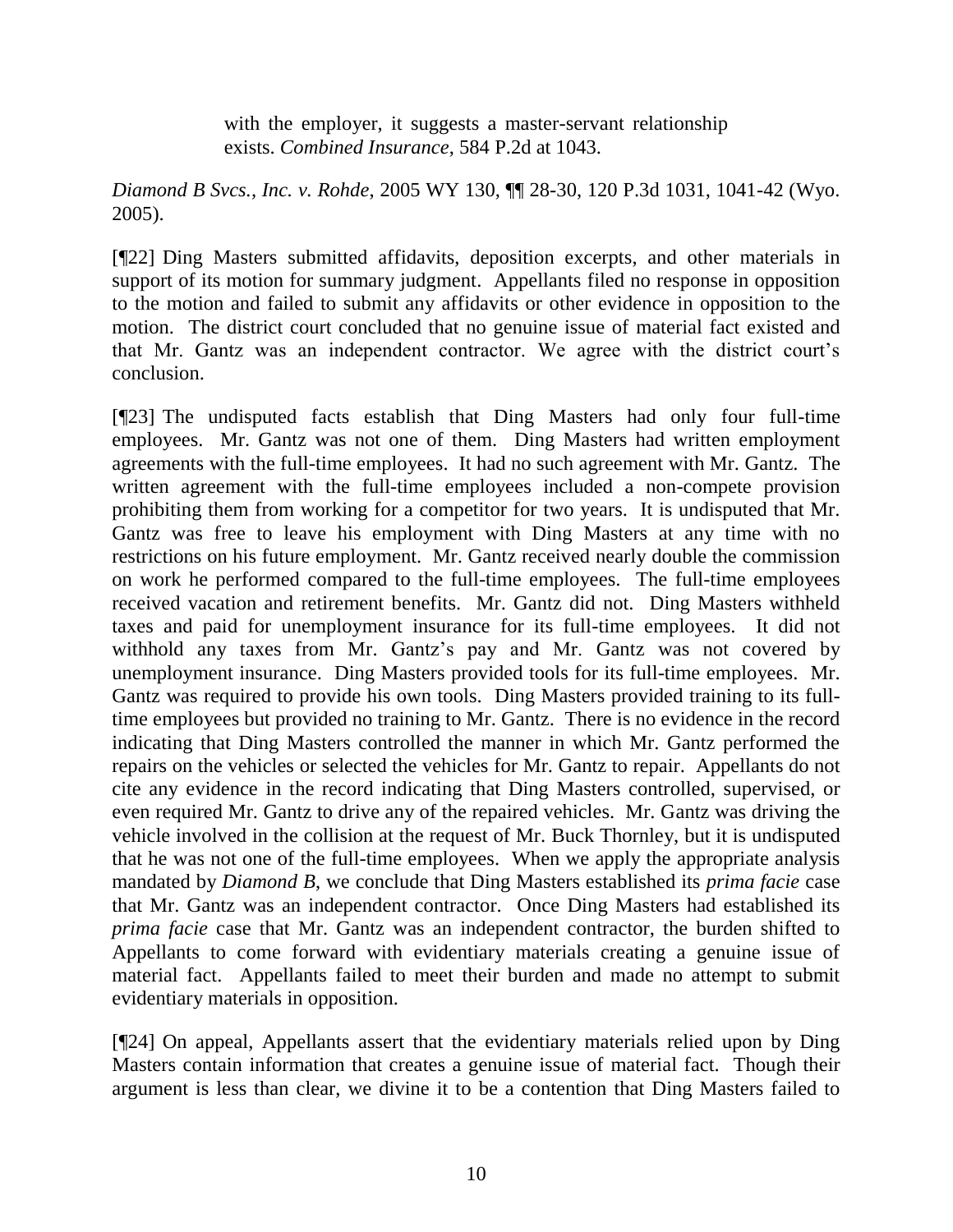establish its *prima facie* case. We note that Appellants failed to point out these "facts" to the district court, and pursuant to the recently enacted W.R.C.P.  $56.1$ ,  $6$  that may be fatal to their appeal. Still, under case law applicable when the district court considered the motion for summary judgment, we may consider such information in the course of our *de novo* review. *See*, *e.g.*, *Lawson v. Garcia*, 912 P.2d 1136, 1138 (Wyo. 1996). We will therefore consider Appellants' argument to the extent we understand it.

[¶25] In the fact section of their brief, Appellants provide a "bullet" list of facts relating loosely to the relationship between Ding Masters and Mr. Gantz. Presumably these points are intended to demonstrate genuine issues of material fact that should have precluded summary judgment in favor of Ding Masters. With the single exception discussed in the next paragraph, Appellants barely mention these bullet points again in the argument section of their brief. They provide no pertinent legal authority, and make no cogent argument, to indicate how or whether the alleged facts suggest that Mr. Gantz was an employee rather than a contractor.<sup>7</sup> We therefore decline to consider these aspects of their argument any further. *Schultz v. State*, 2007 WY 162, ¶ 18, 169 P.3d 81, 87 (Wyo. 2007); *Rion v. State*, 2007 WY 197, ¶ 2, 172 P.3d 734, 735-36 (Wyo. 2007).

[¶26] The discussion section of Appellants' brief on this issue relies heavily upon one of the bullet points: Ding Masters required Mr. Gantz to wear a Ding Masters' t-shirt at work. This fact, Appellants urge, "by itself is sufficient to take this issue to a jury." We disagree. Appellants do not cite a single case to inform us whether required work apparel is more indicative of employee status or of contractor status. Appellants have simply

 $6$  W.R.C.P. 56.1, effective July 1, 2008, states the following:

In addition to the materials opposing a motion for summary judgment, there shall be annexed a separate, short and concise statement of material facts as to which it is contended that there exists a genuine issue to be tried.

Such statements shall include pinpoint citations to the specific portions of the record and materials relied upon in support of the parties' position.

<sup>7</sup> We note that Appellants' reply brief addressed the summary judgment issue somewhat more coherently than their opening brief. Appellants also responded to the jurisdictional question that Ding Masters first raised in its brief. We consider Appellants' reply brief only to the extent that it discusses the jurisdictional issue. W.R.A.P. 7.03; *Furman v. Rural Elec. Co.*, 869 P.2d 136, 139 (Wyo. 1994).

Upon any motion for summary judgment pursuant to Rule 56 of the Rules of Civil Procedure, in addition to the materials supporting the motion, there shall be annexed to the motion a separate, short and concise statement of the material facts as to which the moving party contends there is no genuine issue to be tried.